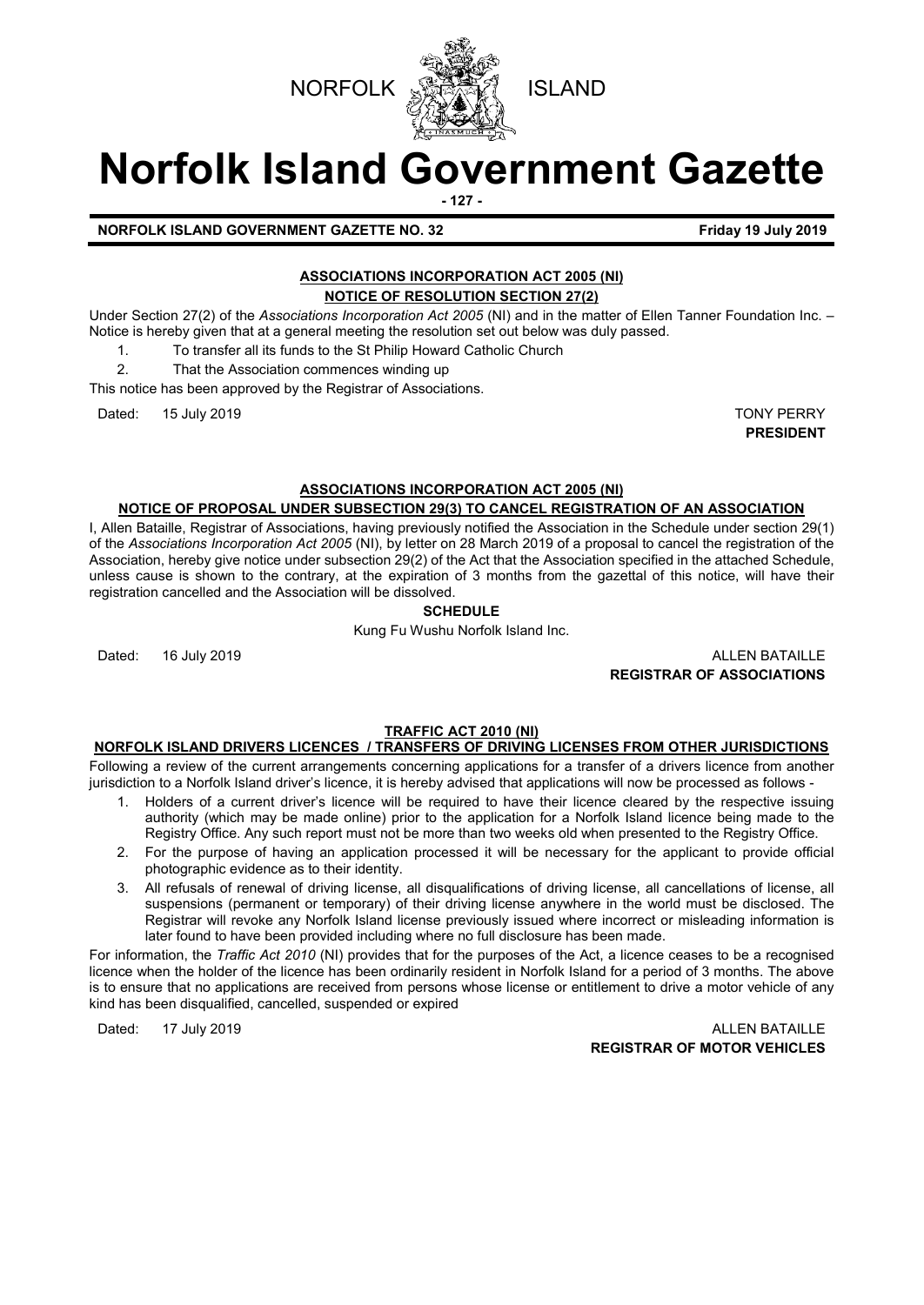#### **PROVISION OF SATELLITE BANDWIDTH SERVICES EXPRESSIONS OF INTEREST 16/19**

The Norfolk Island Regional Council is seeking **Expressions of Interest** from organisations that are suitably qualified in providing commercial satellite bandwidth in the Pacific Region for use on Norfolk Island for Norfolk Telecom. Please refer to Tenderlink (link below) for full details and to download the EOI documents.

Please note the following when responding: **EOI to be marked:** NIRC Satellite Bandwidth Services EOI 16/19 **Closing date:** Monday 12 August 2019 at 4:00pm UTC + 11:00 **Submissions:** Submissions must be submitted electronically to the Electronic EOI box at [www.tenderlink.com/norfolk](http://www.tenderlink.com/norfolk) before the deadline. **Enquiries:** All enquiries relating to the EOI must be submitted in writing on the FORUM at [www.tenderlink.com/norfolk](http://www.tenderlink.com/norfolk) via the EOI notice.

Dated: 17 July 2019 LOTTA JACKSON

**GENERAL MANAGER**

# **NORFOLK ISLAND REGIONAL COUNCIL CLEANING CONTRACTS**

## **REQUEST FOR QUOTE 14/19**

The Norfolk Island Regional Council is seeking **quotes** for the cleaning of the following Norfolk Island Regional Council occupied premises:

- 1. New Military Barracks
- 2. Airport Terminal and Compound<br>3. Bi-Centennial Centre
- 3. Bi-Centennial Centre<br>4. Electricity Shed Ben
- 4. Electricity Shed Ben Christian Drive<br>5. Emergency Services Centre Fire S
- 5. Emergency Services Centre Fire Station
- 6. Legal & Workers Compensation Offices
- 7. Liquor Bond Retail Store & Warehouse<br>8. Norfolk Island Research Centre No.9 Q
- 8. Norfolk Island Research Centre No.9 Quality Row
- 9. Records Section<br>10. Telecom Commu
- **Telecom Communications Centre**
- 11. Visitor Information Centre
- 12. Munna's KAVHA

Additional information relating to quote guidelines, cleaning specifications, and quote application form can be found on the Norfolk Island Regional Council website [www.norfolkisland.gov.nf/your-council/tenders-and-eoi.](http://www.norfolkisland.gov.nf/your-council/tenders-and-eoi)

Please note the following when responding:

| Quotes to be marked:   | Norfolk Island Regional Council Cleaning Contract RFQ 14/19                                                                                          |
|------------------------|------------------------------------------------------------------------------------------------------------------------------------------------------|
| Closing date:          | Monday 29 July 2019 at 4:00pm AEST                                                                                                                   |
| <b>Submissions:</b>    | Quotes can be placed in the Tenders Box in the Registry Office, Council Offices,<br>Kingston; or submitted by email to regional council @nirc.gov.nf |
| <b>Contact Person:</b> | Alistair Innes-Walker<br>E: alistair.innes-walker@nirc.gov.nf<br>$P: (+6723) 54002$                                                                  |

#### **Addendum Notification for the NIRC Cleaning Contract RFQ 14/19**

The following specification has been added to the **NIRC Cleaning Contract Guidelines and Scope of Work Part C Scope of Work 3. Cleaning Specifications.** 

• Consumables: All consumables, such as toilet paper, paper rolls, and hand soap shall be provided at the contractor's expense

An amended copy of the Guidelines and Scope of Work is available on the Norfolk Island Regional Council website [www.norfolkisland.gov.nf/your-council/tenders-and-eoi](http://www.norfolkisland.gov.nf/your-council/tenders-and-eoi)

Dated: 5 July 2019 **BRUCE TAYLOR GROUP MANAGER SERVICES**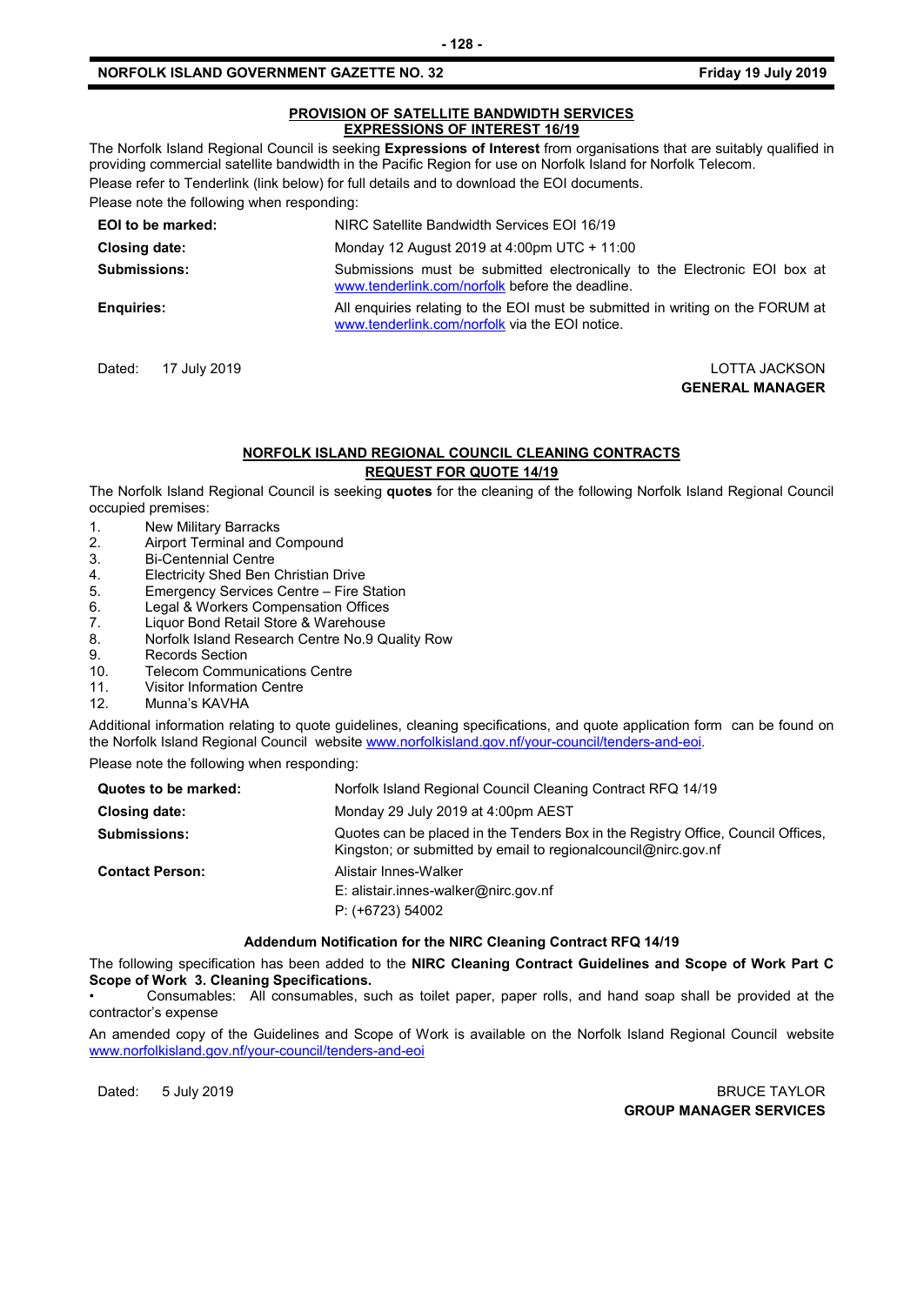#### **ENERGY ECONOMIST CONSULTANT REQUEST FOR QUOTE 13/19**

The Norfolk Island Regional Council is seeking **quotes** from an Energy Economist to determine and document the financial impacts of engineering solutions designed to increase the renewable energy contribution to the Norfolk Island electricity supply.

The project will include an analysis of the following key areas: Solar PV yield of the proposed centralised solar PV system, optimal size of BESS system's capacity, energy configuration, potential operating modes, operational profile of diesel plant within the new hybrid system, quantification of expected diesel fuel cost savings, analysis of tariff structure and the impact of third-party funding possibilities.

Information relating to quote guidelines and scope of work can be found either on the Norfolk Island Regional Council<br>website www.norfolkisland.gov.nf/your-council/tenders-and-eoi or from Council's tendering portal at [www.norfolkisland.gov.nf/your-council/tenders-and-eoi](http://www.norfolkisland.gov.nf/your-council/tenders-and-eoi) or from Council's tendering portal at [www.tenderlink.com/norfolk/](http://www.tenderlink.com/norfolk/)

All enquiries relating to the quote documentation must be submitted via the online FORUM at www.tenderlink.com/norfolk/ via the quote notice. Requests for confidential documents referred to in the quote documents should be directed to the nominated contact person.

Please note the following when responding:

| Quotes to be marked:   | Norfolk Island Energy Economist Consultant RFQ 13/19                                                                                                                                                                                                                                                                                                                                                                                        |
|------------------------|---------------------------------------------------------------------------------------------------------------------------------------------------------------------------------------------------------------------------------------------------------------------------------------------------------------------------------------------------------------------------------------------------------------------------------------------|
| <b>Closing date:</b>   | Monday 29 July 2019 at 11:00am AEST                                                                                                                                                                                                                                                                                                                                                                                                         |
| <b>Submissions:</b>    | Quotes can be placed in:                                                                                                                                                                                                                                                                                                                                                                                                                    |
|                        | 1. the Tenders Box in the Registry Office, Council Offices, Kingston, or                                                                                                                                                                                                                                                                                                                                                                    |
|                        | 2. via the Tenderlink electronic tender box at www.tenderlink.com/norfolk/<br>Respondents to Tenderlink will receive a Successful Submission Receipt<br>timed and dated upon completion. Should assistance be required please use<br>the online manual on the portal under Support/Online Manuals/Making a<br>Submission or contact Tenderlink Customer Support on 1800-233-533 or if<br>calling from Norfolk Island dial +61-1800-233-533. |
| <b>Contact Person:</b> | Alistair Innes-Walker                                                                                                                                                                                                                                                                                                                                                                                                                       |
|                        | E: alistair.innes-walker@nirc.gov.nf                                                                                                                                                                                                                                                                                                                                                                                                        |
|                        | $P: (+6723) 54002$                                                                                                                                                                                                                                                                                                                                                                                                                          |
| 21 June 2019<br>Dated: | <b>BRUCE TAYLOR</b>                                                                                                                                                                                                                                                                                                                                                                                                                         |
|                        | <b>GROUP MANAGER SERVICES</b>                                                                                                                                                                                                                                                                                                                                                                                                               |

## **FREIGHT HANDLING LOGISTICS (SUPPLY OF SELF-PROPELLED BARGE) REQUEST FOR TENDER SPT781920NIRC (15/19)**

Regional Procurement, on behalf of the Norfolk Island Regional Council, is calling for the above Tender. Please refer to TenderLink for full details and to download the Tender documents for a non-refundable fee of \$50.00.

| Closing date:                | 10:00am, Tuesday 13 August 2019                                |
|------------------------------|----------------------------------------------------------------|
| Information and submissions: | via Tenderlink: www.tenderlink.com/regionalprocurement         |
| <b>Contact person:</b>       | For general enguiries ONLY – Mark Kentish on (02) 4978 4017 or |
|                              | Support Services on (02) 4978 4046.                            |

Dated: 19 July 2019 **MURRAY THOMPSON MANAGER PLANNING & ENVIRONMENT**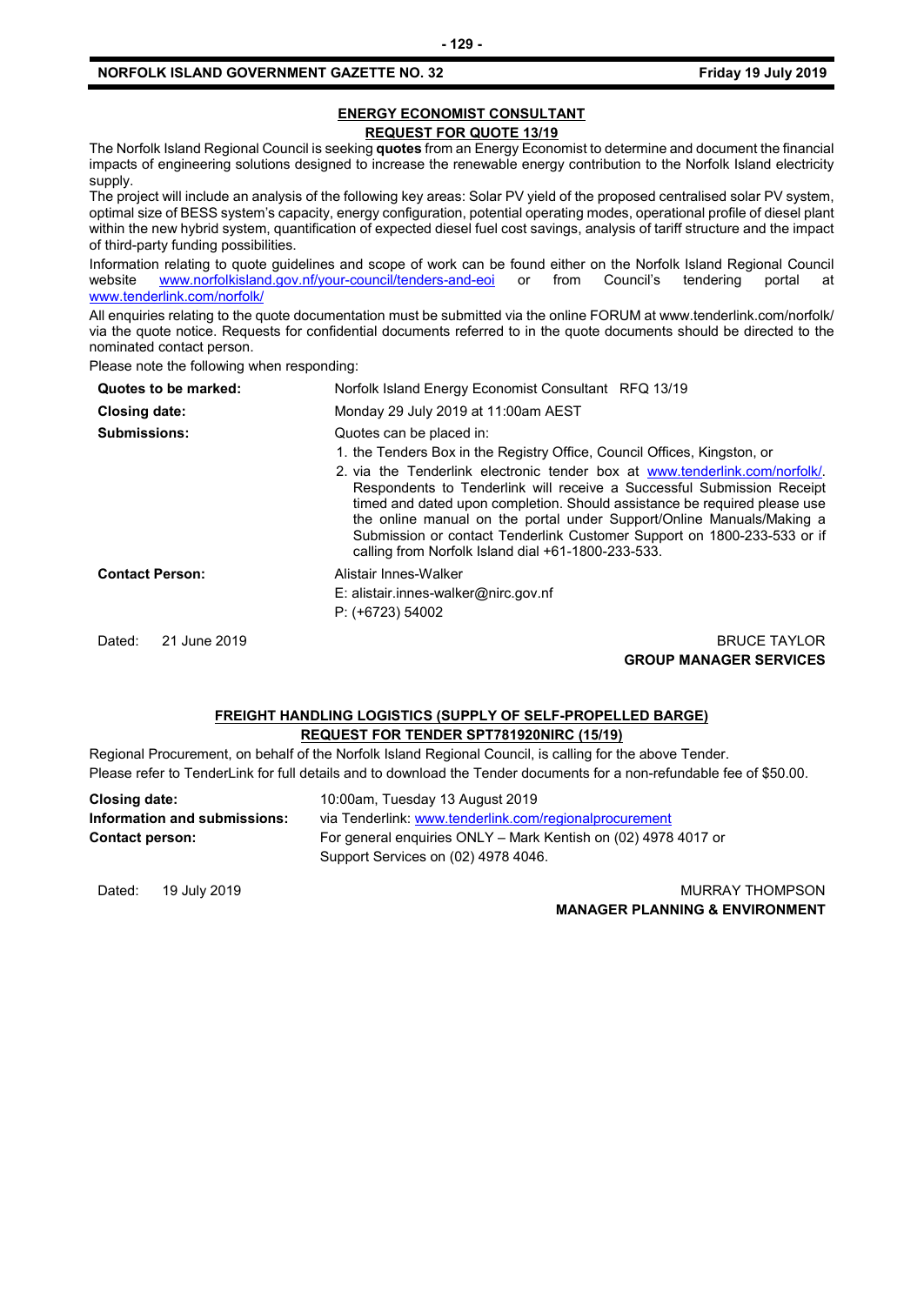## **NORFOLK ISLAND AIRPORT MASTER PLAN REQUEST FOR TENDER 11/19**

The Norfolk Island Regional Council seeks to appoint a suitably qualified and experienced consultant who has demonstrated experience in the delivery of quality outcomes in Master Planning and the design of major regional airports with an understanding of the remoteness and uniqueness of Norfolk Island for an Airport Master Plan.

**Forms and Lodgement**

**REGISTRATION:** Documents can be downloaded from Council's tendering portal at [www.tenderlink.com/norfolk](http://www.tenderlink.com/norfolk) Documents are divided into two categories: "Tender Information" and "Returnables".

"Tender Information" refers to the documents and conditions that outline the requirements of the tender and associated contract.

"Returnables" refers to the documents that must be completed as outlined in the Instructions for Tender Submissions below.

**ENQUIRIES:** All enquiries relating to the proposed contract must be submitted in writing on the FORUM at www.tenderlink.com/norfolk/ via the tender notice.

**SUBMISSIONS:** Completed responses must be submitted via the electronic tender box (see option below). Respondents will receive a Successful Submission Receipt timed and dated upon completion. Should assistance be required please use the online manual on the portal under Support/Online Manuals/Making a Submission, or contact Tenderlink Customer Support on 1800-233-533 or if calling from Norfolk Island dial +61-1800-233-533.

Complete tenders (i.e. containing all completed schedules, documents, information and details required) shall be considered ONLY if received as specified below.

(a) Tender must be submitted electronically to the Electronic Tender box at www.tenderlink.com/norfolk before the deadline for the close of tender. The submission MUST BE COMPLETE as described in this Invitation to Tender,

(b) Alternately, a hard copy may be lodged into the Tender Box located at the address shown in the Invitation to Tender document. This hard copy must be enclosed in a sealed envelope or package.

**CLOSING DATE AND TIME:** Tenders close at 10:00 am AEST on 07 August 2019 and submissions must be fully received by this time. The Norfolk Island Regional Council is not bound to accept the lowest priced tender or all or any part of a tender and reserves the right to conduct the Request for Tender process and select the successful respondent(s) as it sees fit. The Norfolk Island Regional Council staff are unable to respond to verbal enquiries in relation to the proposal. Late, verbal or emailed proposals will not be accepted.

Dated: 21 June 2019 **BRUCE TAYLOR MANAGER GROUP SERVICES**

#### **COMMUNITY GRANTS PROGRAM**

Applications are invited under the 2019-2020 round of the Community Strategic Plan Grant program offered by the Norfolk Island Regional Council. (Excludes the Tertiary Education Bursary which will open in January 2020).

**Application closing date:** 19 August 2019 at 4:00pm **Information and submissions:** [www.norfolkisland.gov.nf/council/grants-program](http://www.norfolkisland.gov.nf/council/grants-program)

Contact Officer – Anita French, Grants Officer, +6723 22001 Ext. 103 or [anita.french@nirc.gov.nf](mailto:anita.french@nirc.gov.nf)

Dated: 12 July 2019 LOTTA JACKSON **GENERAL MANAGER**